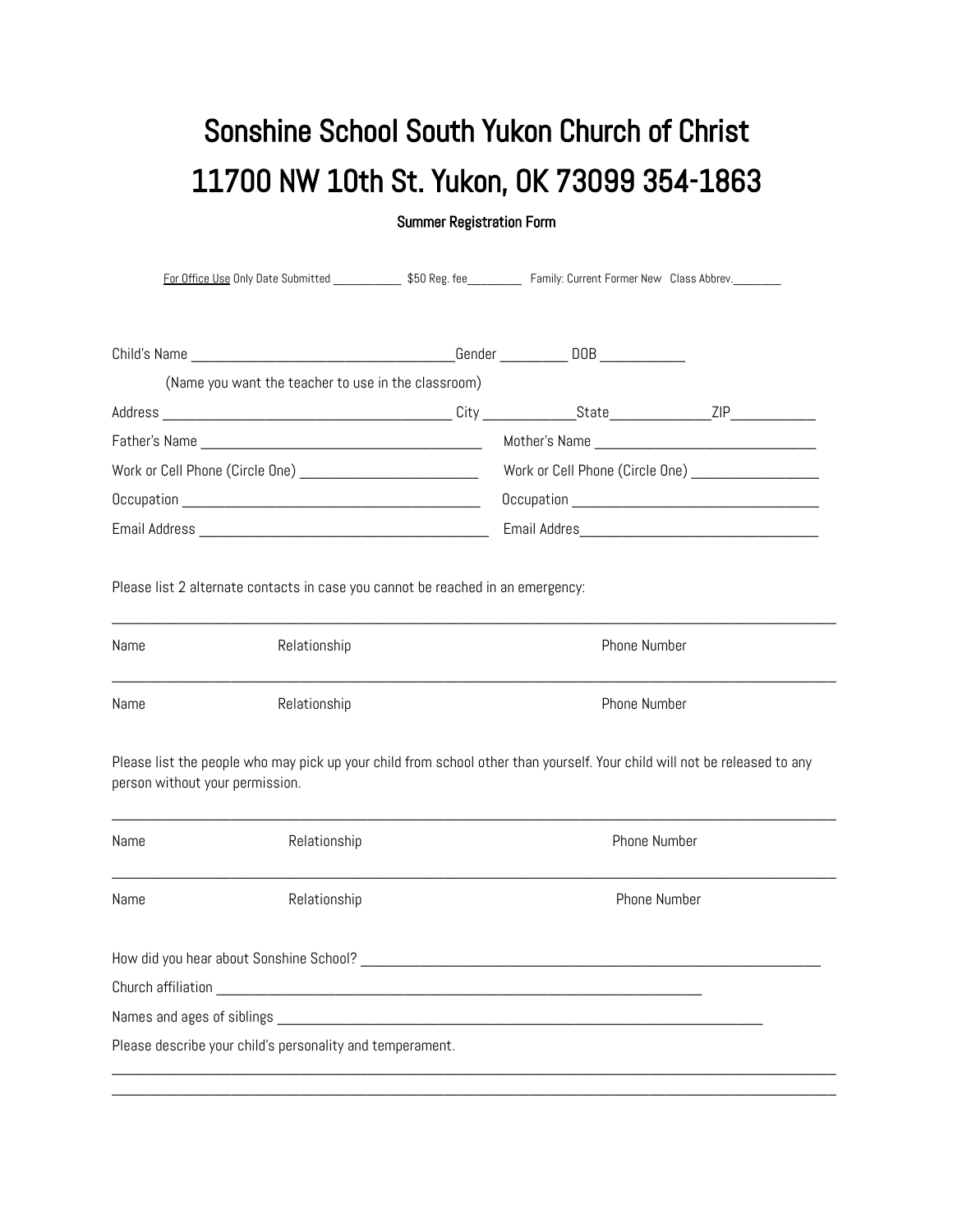Tuesdays & Thursdays 9am-2pm. Doors will be open from 9-9:15 for drop off and 1:45-2 for pick up. 6m-2 yrs \$225, 3yrs-entering 4th grade \$200. Non-refundable registration fee \$50 per child.

\*I understand that my child must be signed in and out by a parent (or authorized person) each day and that he/she is to be dropped off in the classroom only when a staff person is present in the room. I understand the registration fee is non-refundable.

Parent's signature\_\_\_\_\_\_\_\_\_\_\_\_\_\_\_\_\_\_\_\_\_\_\_\_\_\_\_\_\_\_\_\_\_\_\_\_\_\_\_\_\_\_\_\_\_ Date\_\_\_\_\_\_\_\_\_\_\_\_\_\_\_\_\_\_\_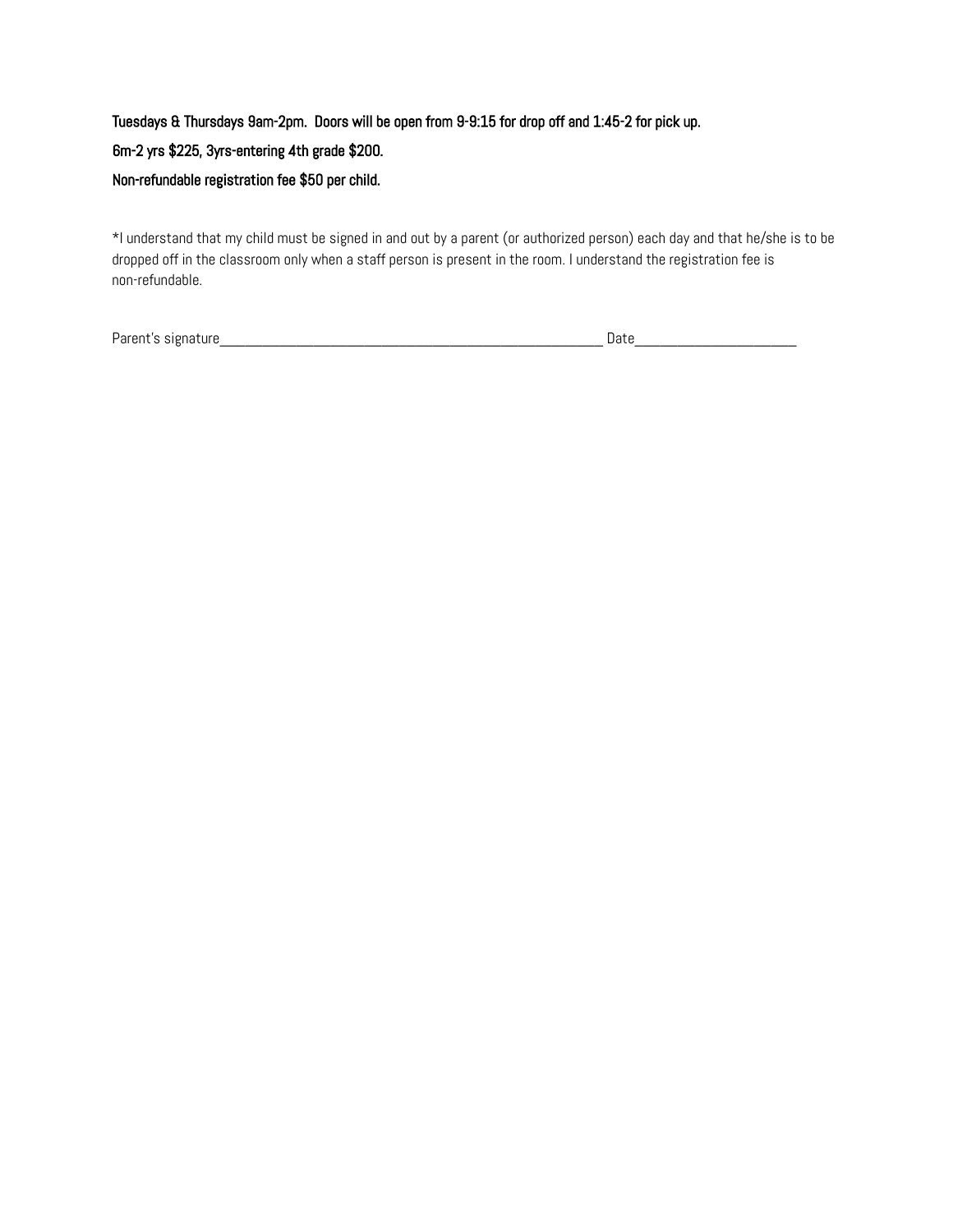## Medical Information

|                                                                                                                          | Birthdate: ____________                                                                                                                                                                                                                                                                                                                                                           |  |  |
|--------------------------------------------------------------------------------------------------------------------------|-----------------------------------------------------------------------------------------------------------------------------------------------------------------------------------------------------------------------------------------------------------------------------------------------------------------------------------------------------------------------------------|--|--|
| List any allergies, existing illness, previous serious illness, hospitalizations, or injuries during the past 12 months. |                                                                                                                                                                                                                                                                                                                                                                                   |  |  |
|                                                                                                                          |                                                                                                                                                                                                                                                                                                                                                                                   |  |  |
|                                                                                                                          | List any specific physical, social, or emotional conditions that might have an effect on your child while at school.                                                                                                                                                                                                                                                              |  |  |
|                                                                                                                          | AUTHORIZATION FOR EMERGENCY MEDICAL ATTENTION                                                                                                                                                                                                                                                                                                                                     |  |  |
| system and arranging for transportation to:                                                                              | In the event that I cannot be reached at a time of illness or accident, or the emergency is such that time does not permit<br>such contact, I give my permission to the caregiver (Sonshine School/South Yukon Church of Christ) to provide first aid for<br>the child named above and to take the appropriate measures including contacting the emergency medical services (EMS) |  |  |
| under whatever conditions are necessary to preserve the life, limb or well being of my child.                            | emergency medical facility. At no time will the caregiver drive an ill or injured child to an emergency medical facility unless<br>accompanied by another adult. As the parent or legal guardian of the above-named child, I hereby give my consent for<br>emergency medical care prescribed by a duly licensed Doctor of Medicine or Doctor of Dentistry. This care may be given |  |  |
|                                                                                                                          | Date and the contract of the contract of the contract of the contract of the contract of the contract of the contract of the contract of the contract of the contract of the contract of the contract of the contract of the c                                                                                                                                                    |  |  |

## PERMISSION TO PHOTOGRAPH

During the course of the school year, your child may be photographed during the day at school. These pictures are used to send to parents in our Remind group page and/or our private Facebook group.

\_\_\_\_\_ YES, I give permission for my child's photo to appear on the Remind group page and/or private Facebook group.

NO, my child's photograph may not be posted to the Remind group page and/or private Facebook group.

Parent's signature\_\_\_\_\_\_\_\_\_\_\_\_\_\_\_\_\_\_\_\_\_\_\_\_\_\_\_\_\_\_\_\_\_\_\_\_\_\_\_\_\_\_\_\_\_\_\_ Date\_\_\_\_\_\_\_\_\_\_\_\_\_\_\_\_\_\_\_\_\_